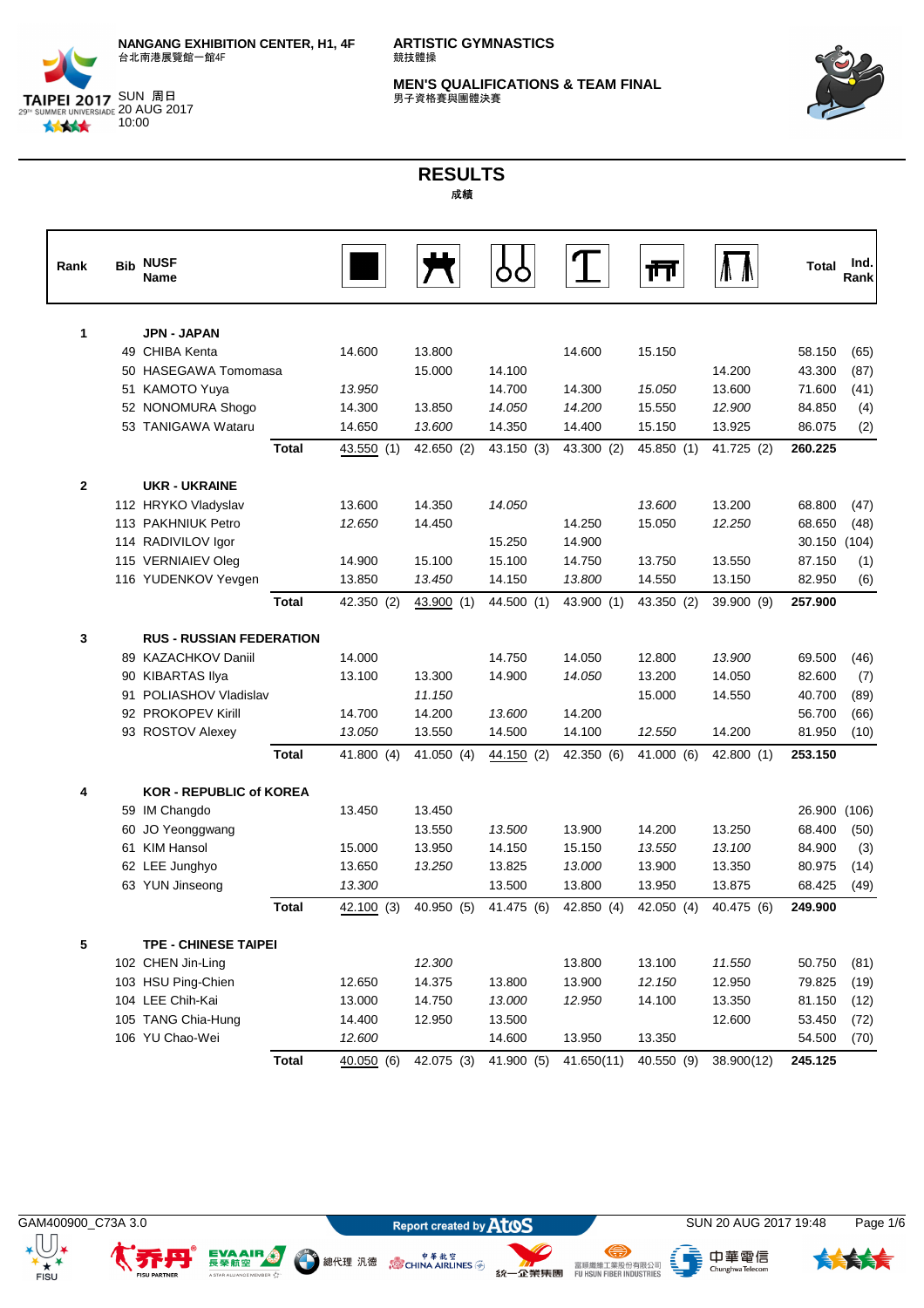

SUN 周周 20 AUG 2017 10:00

林林大

**ARTISTIC GYMNASTICS** 競技體操

**MEN'S QUALIFICATIONS & TEAM FINAL**<br>男子資格賽與團體決賽



## **RESULTS** 成績

| Rank           | <b>Bib</b> | <b>NUSF</b><br><b>Name</b>            |              |            |                        |            |            | ш          |            | Total   | Ind.<br>Rankl |
|----------------|------------|---------------------------------------|--------------|------------|------------------------|------------|------------|------------|------------|---------|---------------|
| 6              |            | <b>FRA - FRANCE</b>                   |              |            |                        |            |            |            |            |         |               |
|                |            | 36 ANTONIOTTI Kevin                   |              | 13.150     | 12.750                 | 12.650     | 13.800     | 14.250     | 12.900     | 79.500  | (21)          |
|                |            | 37 AUGIS Axel Louis                   |              |            | 13.250                 | 13.800     |            | 14.550     | 14.100     | 55.700  | (69)          |
|                |            | 38 BOULET Edgar                       |              | 13.450     |                        | 13.500     | 13.750     |            | 13.500     | 54.200  | (71)          |
|                |            | 39 MERMET Killian                     |              | 12.300     | 12.550                 |            | 13.800     | 12.750     |            | 51.400  | (80)          |
|                |            | 40 MIETTE Baptiste                    |              | 13.350     | 13.750                 | 13.500     | 13.400     | 13.450     | 13.250     | 80.700  | (15)          |
|                |            |                                       | <b>Total</b> | 39.950 (8) | 39.750 (7)             | 40.800 (8) | 41.350(12) | 42.250 (3) | 40.850(4)  | 244.950 |               |
| $\overline{7}$ |            | <b>USA - UNITED STATES of AMERICA</b> |              |            |                        |            |            |            |            |         |               |
|                |            | 117 ANDERSON Levi                     |              | 13.150     | 12.200                 | 13.100     | 13.800     | 12.850     | 13.650     | 78.750  | (24)          |
|                |            | 118 DIAB Alexander                    |              | 13.125     |                        | 14.500     | 14.300     | 12.750     | 11.900     | 66.575  | (53)          |
|                |            | 119 DURAN Tristan                     |              |            | 12.300                 | 13.150     |            | 13.650     | 13.550     | 52.650  | (73)          |
|                |            | 120 KAN Vitali                        |              | 12.500     | 10.675                 |            | 13.800     |            |            | 36.975  | (97)          |
|                |            | 121 NEFF Robert                       |              | 13.750     | 13.100                 | 13.300     | 14.050     | 14.000     | 13.900     | 82.100  | (8)           |
|                |            |                                       | <b>Total</b> | 40.025 (7) | 37.600(10)             | 40.950 (7) | 42.150 (7) | 40.500(10) | 41.100 (3) | 242.325 |               |
| 8              |            | <b>CAN - CANADA</b>                   |              |            |                        |            |            |            |            |         |               |
|                |            | 14 COURNOYER Rene                     |              | 13.300     | 12.450                 | 14.050     | 13.950     | 14.125     | 13.700     | 81.575  | (11)          |
|                |            | 15 GAGNON Joel Emile                  |              | 13.150     |                        |            | 14.100     | 13.350     | 11.100     | 51.700  | (77)          |
|                |            | 16 KARSTADT Justin August             |              | 12.750     | 13.650                 | 13.400     | 13.850     | 11.550     |            | 65.200  | (56)          |
|                |            | 17 MAH Aaron James                    |              | 13.500     | 10.350                 | 13.000     |            |            | 13.200     | 50.050  | (82)          |
|                |            | 18 ZAKUTNEY Samuel                    |              |            | 11.325                 | 13.350     | 13.600     | 13.150     | 13.450     | 64.875  | (57)          |
|                |            |                                       | Total        | 39.950 (8) | 37.425(12)             | 40.800 (8) | 41.900 (9) | 40.625 (8) | 40.350 (7) | 241.050 |               |
| 9              |            | <b>KAZ - KAZAKHSTAN</b>               |              |            |                        |            |            |            |            |         |               |
|                |            | 54 JANTYKOV Yerbol                    |              | 13.650     | 12.000                 | 12.800     | 13.100     | 14.050     | 13.300     | 78.900  | (22)          |
|                |            | 55 KARIMI Milad                       |              | 14.000     | 12.150                 | 13.000     | 13.075     | 14.350     | 13.850     | 80.425  | (16)          |
|                |            | 56 KIM Vyacheslav                     |              |            |                        | 13.450     |            | 13.225     | 11.950     | 38.625  | (95)          |
|                |            | 57 KOZHAKOV Nurtas                    |              | 12.625     | 12.450                 |            | 13.600     | 13.150     | 12.950     | 64.775  | (58)          |
|                |            | 58 NARMETOV Daulet                    |              | 12.450     | 13.700                 | 12.300     | 12.950     |            |            | 51.400  | (79)          |
|                |            |                                       | Total        | 40.275 (5) | 38.300 (9)             | 39.250(13) | 39.775(17) | 41.625 (5) | 40.100 (8) | 239.325 |               |
| 10             |            | <b>TUR - TURKEY</b>                   |              |            |                        |            |            |            |            |         |               |
|                |            | 107 ARCA Mustafa                      |              | 13.150     | 8.950                  | 12.150     | 13.100     | 12.750     | 12.550     | 72.650  | (40)          |
|                |            | 108 ARICAN Ferhat                     |              | 13.000     | 11.100                 |            | 14.200     | 15.150     | 13.300     | 66.750  | (52)          |
|                |            | 109 COLAK Ibrahim                     |              |            |                        | 15.100     |            |            |            | 15.100  | (117)         |
|                |            | 110 ONDER Ahmet                       |              | 13.800     | 12.250                 | 14.000     | 14.350     | 12.800     | 13.850     | 81.050  | (13)          |
|                |            | 111 YILMAZ Hamza Samil                |              | 9.350      | 8.050                  | 13.700     | 13.400     | 12.050     |            | 56.550  | (67)          |
|                |            |                                       | <b>Total</b> | 39.950 (8) | 32.300 <sub>(19)</sub> | 42.800 (4) | 41.950 (8) | 40.700 (7) | 39.700(10) | 237.400 |               |



 $+ +$ 

EVAAIR ...

R V<sup>4</sup>

A STAR ALLIANCE

● 總代理 汎德 。 。 ● <sup>申 革 航 空</sup>

GAM400900\_C73A 3.0 **SUN 20 AUG 2017 19:48** Page 2/6

、<br>- ChunghwaTelecom

⊜

统一企業集團 FURSION FIBER INDUSTRIES

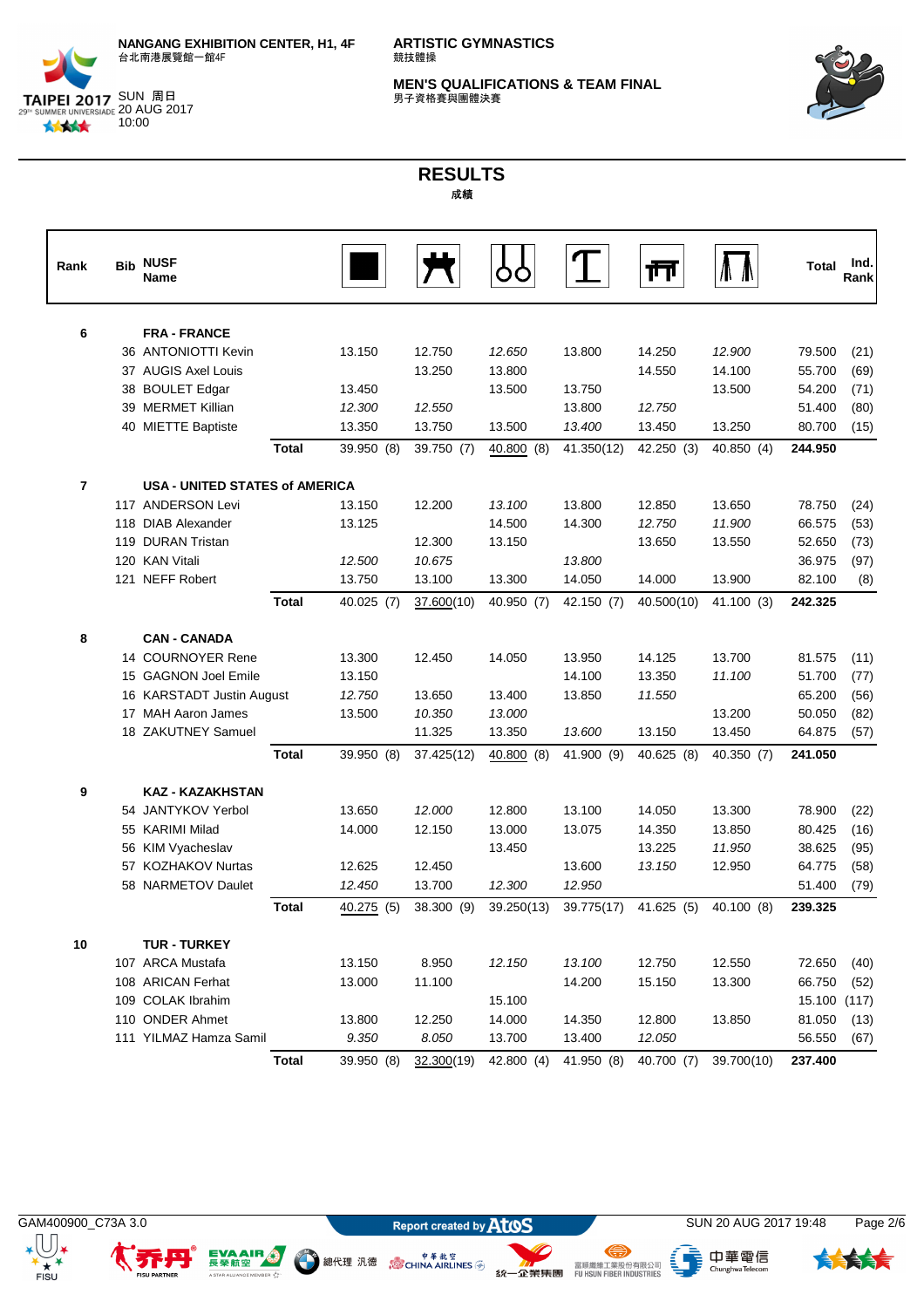

SUN 周周 20 AUG 2017 10:00

林林大

**ARTISTIC GYMNASTICS** 競技體操

**MEN'S QUALIFICATIONS & TEAM FINAL**<br>男子資格賽與團體決賽



## **RESULTS** 成績

| Rank | <b>Bib</b> | <b>NUSF</b><br><b>Name</b> |              |            |                      |                      |                      | ŢΠ                   |                      | <b>Total</b>      | Ind.<br>Rank |
|------|------------|----------------------------|--------------|------------|----------------------|----------------------|----------------------|----------------------|----------------------|-------------------|--------------|
| 11   |            | <b>AUS - AUSTRALIA</b>     |              |            |                      |                      |                      |                      |                      |                   |              |
|      |            | 4 MASON Clay Isaac         |              | 11.250     |                      |                      | 14.300               | 10.950               | 12.600               | 49.100            | (83)         |
|      |            | 5 MERCIECA Michael         |              | 12.450     | 10.600               | 13.500               | 13.500               | 13.200               | 14.050               | 77.300            | (28)         |
|      |            | 6 MORGANS Mitchell         |              | 11.850     | 9.700                | 12.800               | 13.850               | 13.650               | 13.950               | 75.800            | (32)         |
|      |            | 7 REMKES Christopher Ian   |              | 12.600     | 13.300               |                      | 14.500               |                      |                      | 40.400            | (91)         |
|      |            | 8 TONE Michael John        |              |            | 12.600               | 13.750               |                      | 12.200               |                      | 38.550            | (96)         |
|      |            |                            | <b>Total</b> | 36.900(16) | 36.500(14)           | 40.050(10)           | 42.650 (5)           | 39.050(14)           | 40.600 (5)           | 235.750           |              |
| 12   |            | <b>SUI - SWITZERLAND</b>   |              |            |                      |                      |                      |                      |                      |                   |              |
|      |            | 96 BUCHER Pascal Marc      |              |            |                      |                      | 13.050               | 12.700               | 13.250               | 39.000            | (94)         |
|      |            | 97 GRABER Nicola           |              | 13.425     | 11.900               | 12.900               | 13.000               | 13.050               | 13.150               | 77.425            | (27)         |
|      |            | 98 MEIER Michael           |              | 13.550     | 11.950               | 13.200               | 13.850               | 13.550               | 11.050               | 77.150            | (30)         |
|      |            | 99 MUNSCH Jonas            |              |            |                      |                      |                      |                      |                      |                   |              |
|      |            | 100 WALTER Marco           |              | 11.650     | 12.950               | 13.150               |                      | 13.850               |                      | 51.600            | (78)         |
|      |            |                            | <b>Total</b> | 38.625(12) | 36.800(13)           | 39.250(13)           | 39.900(16)           | 40.450(11)           | 37.450(14)           | 232.475           |              |
| 13   |            | <b>HUN - HUNGARY</b>       |              |            |                      |                      |                      |                      |                      |                   |              |
|      |            | 45 BABOS Adam              |              | 11.450     | 13.650               | 13.150               | 12.600               | 12.850               |                      | 63.700            | (59)         |
|      |            | 46 KARDOS Botond           |              | 12.700     | 11.250               | 12.850               | 14.050               | 13.650               | 13.650               | 78.150            | (26)         |
|      |            | 47 SCHWEIGERT David        |              | 11.150     | 12.400               | 13.400               | 13.050               | 11.600               | 12.650               | 74.250            | (37)         |
|      |            | 48 VECSERNYES David        |              | 11.900     | 12.550               |                      | 12.650               | 13.600               | 11.600               | 62.300            | (62)         |
|      |            |                            | <b>Total</b> | 36.050(18) | 38.600 (8)           | 39.400(12)           | 39.750(18)           | 40.100(12)           | 37.900(13)           | 231.800           |              |
| 14   |            | <b>ROU - ROMANIA</b>       |              |            |                      |                      |                      |                      |                      |                   |              |
|      |            | 84 GHIUZAN Robert-Gabriel  |              | 13.100     |                      | 12.550               | 13.750               | 10.175               | 12.400               | 61.975            | (63)         |
|      |            | 85 KOTRONG Adelin-Ladislau |              | 12.250     | 8.600                |                      | 14.300               |                      | 12.750               | 47.900            | (84)         |
|      |            | 86 MUNTEAN Andrei-Vasile   |              | 12.300     | 11.400               | 14.250               | 14.950               | 13.450               | 13.400               | 79.750            | (20)         |
|      |            | 87 PASCA Robert-Alexandru  |              | 12.000     | 11.600               | 12.450               | 12.300               | 12.250               | 12.850               | 73.450            | (39)         |
|      |            | 88 PRICHINDEL Ovidiu       |              |            | 11.450               | 12.650               |                      | 10.800               |                      | 34.900            | (101)        |
|      |            |                            | <b>Total</b> | 37.650(14) | 34.450(16)           | 39.450(11)           | 43.000 (3)           | 36.500(19)           | 39.000(11)           | 230.050           |              |
| 15   |            | <b>AUT - AUSTRIA</b>       |              |            |                      |                      |                      |                      |                      |                   |              |
|      |            | 9 BENDA Alexander          |              | 13.300     | 12.100               | 12.000               | 13.650               | 12.750               | 10.100               | 73.900            | (38)         |
|      |            | 10 DYRMISHI Xheni          |              | 11.800     | 13.700               |                      |                      |                      |                      | 25.500            | (110)        |
|      |            | 11 HOECK Vinzenz           |              | 12.100     | 11.450               | 14.500               | 13.700               | 13.300               | 11.600               | 76.650            | (31)         |
|      |            | 12 SCHWAB Matthias         | <b>Total</b> | 37.200(15) | 11.650<br>37.450(11) | 12.450<br>38.950(15) | 12.800<br>40.150(14) | 13.300<br>39.350(13) | 13.325<br>35.025(18) | 63.525<br>228.125 | (60)         |
|      |            |                            |              |            |                      |                      |                      |                      |                      |                   |              |
| 16   |            | <b>NOR - NORWAY</b>        |              |            |                      |                      |                      |                      |                      |                   |              |
|      |            | 69 GIACHINO Pietro         |              | 12.950     | 13.050               | 13.250               | 13.050               | 12.900               | 12.100               | 77.300            | (29)         |
|      |            | 70 KALVOE Odin             |              | 12.950     | 11.300               | 12.475               | 13.850               | 12.550               | 12.650               | 75.775            | (33)         |
|      |            | 71 ROENBECK Nikolai        |              | 12.800     | 9.150                | 11.950               | 13.050               |                      |                      | 46.950            | (86)         |
|      |            | 72 STIANSEN Henrik         |              | 11.300     |                      | 12.350               | 12.850               | 12.150               | 12.500               | 61.150            | (64)         |
|      |            | 73 TALSNES Vetle           |              |            | 9.400                |                      |                      | 11.000               | 12.200               | 32.600 (103)      |              |
|      |            |                            | <b>Total</b> | 38.700(11) | 33.750(18)           | 38.075(16)           | 39.950(15)           | 37.600(15)           | 37.350(15)           | 225.425           |              |

GAM400900\_C73A 3.0 **SUN 20 AUG 2017 19:48** Page 3/6

EVAAIR ...

R V<sup>4</sup>

A STAR ALLIANCE

● 總代理 汎德 。 。 ● <sup>申 革 航 空</sup>



⊜

统一企業集團 FURSION FIBER INDUSTRIES

、<br>- ChunghwaTelecom

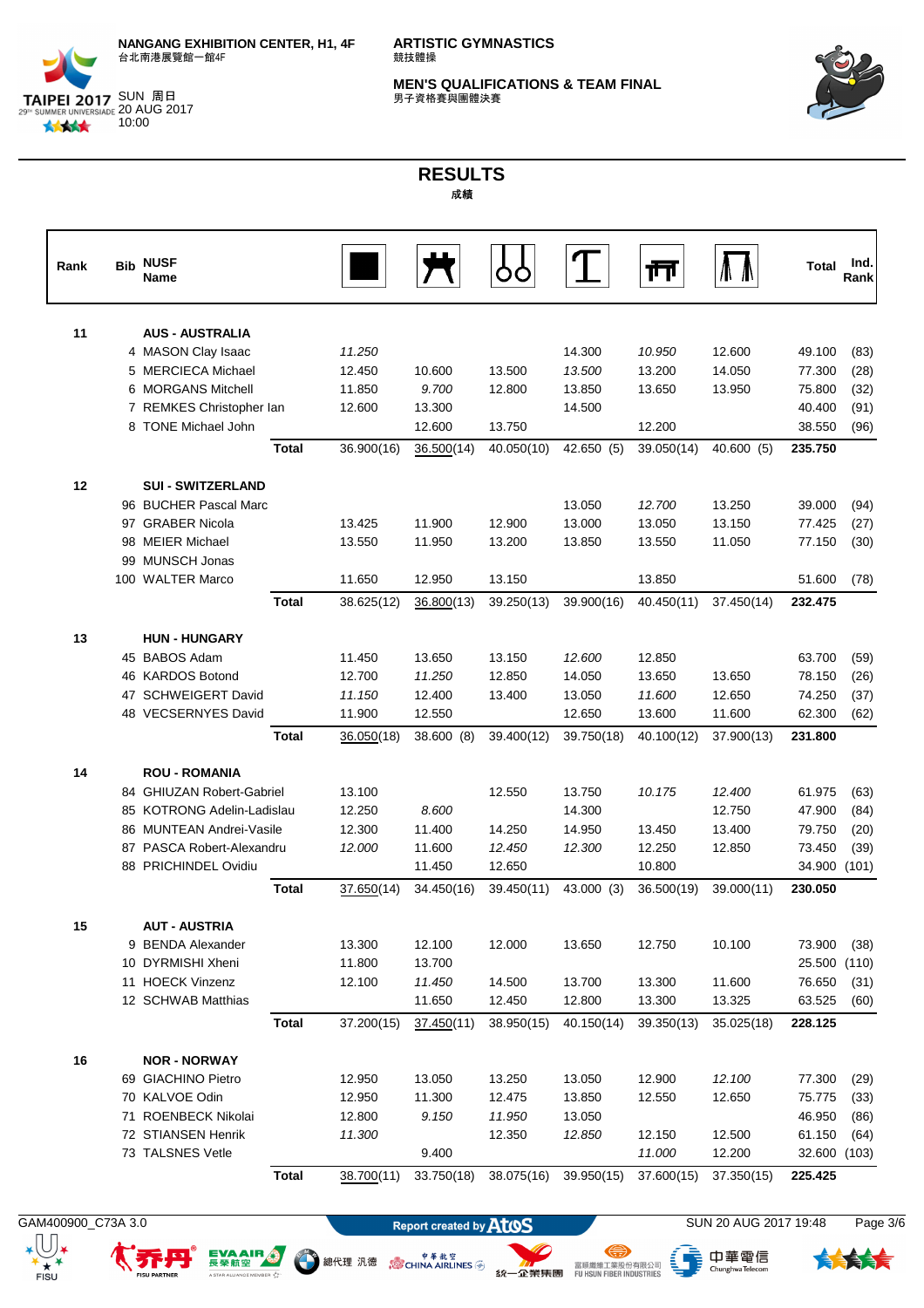

SUN 周周 20 AUG 2017 10:00

**ARTISTIC GYMNASTICS** 競技體操

**MEN'S QUALIFICATIONS & TEAM FINAL**<br>男子資格賽與團體決賽



## **RESULTS** 成績

| Rank | <b>Bib</b> | <b>NUSF</b><br>Name      |              |            |                    |            |            | Ш          |            | <b>Total</b> | Ind.<br>Rank |
|------|------------|--------------------------|--------------|------------|--------------------|------------|------------|------------|------------|--------------|--------------|
| 17   |            | <b>FIN-FINLAND</b>       |              |            |                    |            |            |            |            |              |              |
|      |            | 31 CARD Franz            |              | 10.800     | 11.750             | 12.500     | 12.750     | 12.150     | 11.300     | 71.250       | (43)         |
|      |            | 32 KOSKI Elias Jaakko    |              | 12.850     | 12.600             |            | 12.950     | 12.550     | 12.400     | 63.350       | (61)         |
|      |            | 33 PAEIVAENEN Jimi       |              | 11.700     | 11.150             | 10.300     |            | 12.250     | 10.850     | 56.250       | (68)         |
|      |            | 34 SAARENKETO Heikki     |              | 12.350     |                    |            | 14.350     |            |            | 26.700       | (107)        |
|      |            | 35 TUUHA Tomi Jason      |              |            |                    | 13.300     | 14.400     | 12.475     |            | 40.175       | (93)         |
|      |            |                          | <b>Total</b> | 36.900(16) | 35.500(15)         | 36.100(18) | 41.700(10) | 37.275(16) | 34.550(19) | 222.025      |              |
| 18   |            | <b>POR - PORTUGAL</b>    |              |            |                    |            |            |            |            |              |              |
|      |            | 81 ALMEIDA Bernardo      |              | 12.050     | 11.050             | 13.450     | 13.100     | 13.150     | 12.300     | 75.100       | (34)         |
|      |            | 82 GUIMARAES Pedro       |              | 12.000     | 12.050             | 12.200     | 12.950     | 11.900     | 10.500     | 71.600       | (42)         |
|      |            | 83 ROMERO Diogo          |              | 11.150     | 11.100             | 12.000     | 11.500     | 11.850     | 12.850     | 70.450       | (44)         |
|      |            |                          | <b>Total</b> | 35.200(19) | 34.200(17)         | 37.650(17) | 37.550(19) | 36.900(18) | 35.650(17) | 217.150      |              |
| 19   |            | <b>NZL - NEW ZEALAND</b> |              |            |                    |            |            |            |            |              |              |
|      |            | 74 BUTLER Scott Simon    |              | 12.800     |                    | 5.650      | 12.850     |            | 11.450     | 42.750       | (88)         |
|      |            | 75 DOBNEY Luke Michael   |              | 11.350     |                    |            | 13.400     | 12.200     |            | 36.950       | (98)         |
|      |            | 76 DYSON Devy Alexander  |              |            | 12.700             | 13.800     |            | 12.700     | 13.000     | 52.200       | (75)         |
|      |            | 77 ELLIS Kyleab William  |              | 12.700     | 10.300             | 6.200      | 13.750     | 12.350     | 12.350     | 67.650       | (51)         |
|      |            | 78 PHILLIPS Callum James |              | 12.250     | 7.050              |            | 13.650     |            |            | 32.950 (102) |              |
|      |            |                          | <b>Total</b> | 37.750(13) | 30.050(20)         | 25.650(19) | 40.800(13) | 37.250(17) | 36.800(16) | 208.300      |              |
| 20   |            | <b>CRO - CROATIA</b>     |              |            |                    |            |            |            |            |              |              |
|      |            | 19 BARON Matija          |              | 10.950     | 13.900             | 5.750      | 10.600     |            | 10.800     | 52.000       | (76)         |
|      |            | 20 PRPIC Renato          |              | 3.350      | 13.100             | 3.450      |            | 4.600      |            | 24.500       | (112)        |
|      |            | 21 VLAHEK Jakov          |              | 10.850     | 13.600             |            | 10.600     | 10.950     | 6.200      | 52.200       | (74)         |
|      |            | 22 VUGRINSKI Kristijan   |              |            | 11.350             | 6.050      | 10.400     | 11.375     | 1.150      | 40.325       | (92)         |
|      |            |                          | <b>Total</b> | 25.150(20) | 40.600 (6)         | 15.250(20) | 31.600(20) | 26.925(20) | 18.150(20) | 157.675      |              |
|      |            |                          |              |            | <b>INDIVIDUALS</b> |            |            |            |            |              |              |
|      |            | <b>LTU - LITHUANIA</b>   |              |            |                    |            |            |            |            |              |              |
|      |            | 65 KUZMICKAS Tomas       |              | 14.150     | 13.150             | 13.100     | 13.950     | 13.975     | 13.750     | 82.075       | (9)          |
|      |            | 66 TVOROGAL Robert       |              | 13.700     | 12.350             | 12.700     | 13.900     | 13.750     | 13.650     | 80.050       | (18)         |
|      |            | <b>CYP-CYPRUS</b>        |              |            |                    |            |            |            |            |              |              |
|      |            | 23 GEORGIOU Ilias        |              | 12.200     | 12.550             | 13.450     | 13.350     | 13.550     | 13.400     | 78.500       | (25)         |
|      |            | 24 GEORGIOU Marios       |              | 12.600     | 13.100             | 13.550     | 12.750     | 14.050     | 14.100     | 80.150       | (17)         |
|      |            | <b>DEN - DENMARK</b>     |              |            |                    |            |            |            |            |              |              |
|      |            | 26 BERG Bogi             |              | 12.500     |                    |            | 12.250     |            |            | 24.750 (111) |              |
|      |            | 27 BUUS Jacob            |              |            |                    |            |            |            | 13.100     | 13.100 (122) |              |
|      |            | 28 FUGLSIG Joao          |              | 11.850     |                    |            | 12.900     | 10.800     |            | 35.550 (100) |              |
|      |            | 29 WINTHER Joachim       |              | 10.850     | 9.650              | 12.300     | 12.950     | 12.200     | 12.250     | 70.200       | (45)         |

 $\star$   $\overline{(\bigcup_{\mathbf{X}}\mathbf{X}}$ 

 $+ +$ 

EVAAIR ...

n v<sup>4</sup>r

A STAR ALLIANCE

GAM400900\_C73A 3.0 **SUN 20 AUG 2017 19:48** Page 4/6

<sup>中華航空</sup>線代理 汎德 (SCHINA AIRLINES )

**SALE SEARCH STATES IN THE SEARCH STATES IN THE SEARCH STATES IN THE SEARCH STATES IN THE SEARCH STATES IN THE SEARCH STATES IN THE SEARCH STATES IN THE SEARCH STATES IN THE SEARCH STATES IN THE SEARCH STATES IN THE SEARC** 

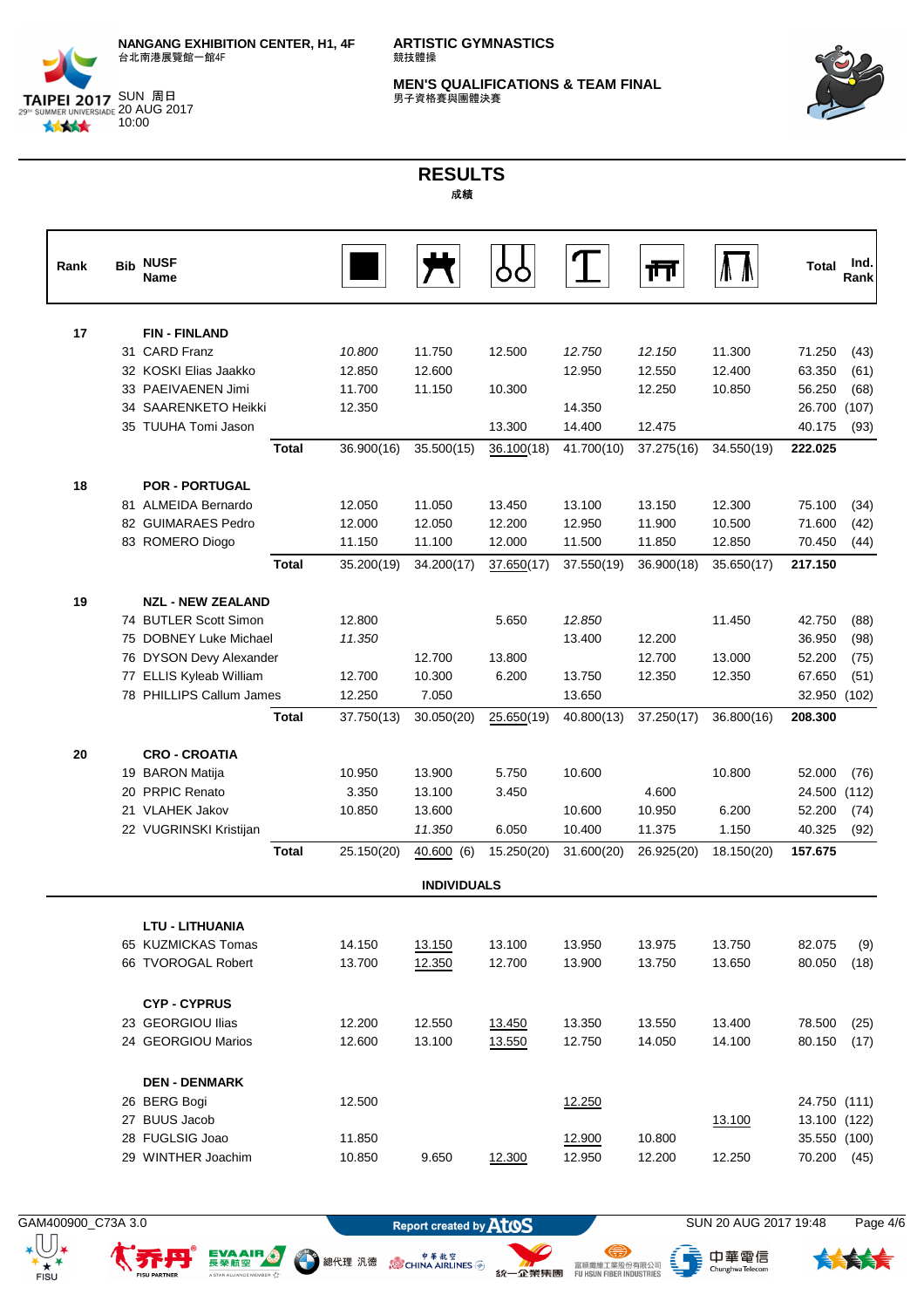

**ARTISTIC GYMNASTICS** 競技體操

**MEN'S QUALIFICATIONS & TEAM FINAL**<br>男子資格賽與團體決賽



# **RESULTS** 成績

| Rank | <b>Bib</b> | <b>NUSF</b><br>Name                           |        |                  |                  |                  | ŢΤ               |                  | <b>Total</b>     | Ind.<br>Rank |
|------|------------|-----------------------------------------------|--------|------------------|------------------|------------------|------------------|------------------|------------------|--------------|
|      |            | <b>MEX - MEXICO</b>                           |        |                  |                  |                  |                  |                  |                  |              |
|      |            | 67 DE LUNA Fabian<br>68 ROJO Francisco Javier | 13.000 | 11.900<br>11.050 | 14.550<br>11.650 | 14.000<br>14.000 | 12.600<br>12.700 | 12.725<br>12.250 | 65.775<br>74.650 | (54)<br>(36) |
|      |            | <b>ARM - ARMENIA</b>                          |        |                  |                  |                  |                  |                  |                  |              |
|      |            | 1 DAVTYAN Artur                               | 13.000 | 13.850           | 14.800           | 15.200           | 14.000           | 13.350           | 84.200           | (5)          |
|      |            | 2 PETROSYAN Armen                             | 10.700 | 11.900           |                  |                  |                  |                  | 22.600 (113)     |              |
|      |            | 3 TOVMASYAN Artur                             |        |                  | 14.600           |                  |                  |                  | 14.600 (118)     |              |
|      |            | <b>BEL - BELGIUM</b>                          |        |                  |                  |                  |                  |                  |                  |              |
|      |            | 13 GENTGES Maxime                             | 13.400 | 13.300           | 13.600           | 13.100           | 13.500           | 11.900           | 78.800           | (23)         |
|      |            | <b>CZE - CZECH REPUBLIC</b>                   |        |                  |                  |                  |                  |                  |                  |              |
|      |            | 25 JESSEN David                               | 11.350 | 12.050           | 12.950           | 13.450           | 11.950           | 13.175           | 74.925           | (35)         |
|      |            | <b>LAT - LATVIA</b>                           |        |                  |                  |                  |                  |                  |                  |              |
|      |            | 64 POZNAKOVS Sergejs                          | 11.400 | 10.925           | 7.400            | 12.650           | 11.100           | 12.000           | 65.475           | (55)         |
|      |            | <b>HKG - HONG KONG, CHINA</b>                 |        |                  |                  |                  |                  |                  |                  |              |
|      |            | 42 JIM Man Hin                                |        |                  |                  | 14.200           | 12.250           | 9.850            | 36.300           | (99)         |
|      |            | 43 NG Kiu Chung                               |        |                  | 14.450           |                  |                  |                  | 14.450 (119)     |              |
|      |            | 44 SHEK Wai Hung                              |        |                  |                  | 13.200           |                  |                  | 13.200 (121)     |              |
|      |            | <b>VIE - VIETNAM</b>                          |        |                  |                  |                  |                  |                  |                  |              |
|      |            | 127 NGUYEN Tuan Dat                           | 13.200 |                  |                  | 14.400           |                  |                  | 27.600 (105)     |              |
|      |            | 128 PHAN Ngoc Hung                            |        | 11.150           |                  |                  | 10.525           |                  | 21.675 (116)     |              |
|      |            | <b>POL - POLAND</b>                           |        |                  |                  |                  |                  |                  |                  |              |
|      |            | 79 CECOT Sebastian                            |        |                  |                  |                  | 10.250           | 11.950           | 22.200 (115)     |              |
|      |            | 80 KIELBIK Piotr                              | 12.450 |                  |                  | 13.100           |                  |                  | 25.550 (109)     |              |
|      |            | <b>GER - GERMANY</b>                          |        |                  |                  |                  |                  |                  |                  |              |
|      |            | 41 LINDNER Florian                            |        | 10.750           | 12.450           | 12.950           | 11.300           |                  | 47.450           | (85)         |
|      |            | <b>DOM - DOMINICAN REPUBLIC</b>               |        |                  |                  |                  |                  |                  |                  |              |
|      |            | 30 NIN REYES Audrys                           |        |                  |                  | 14.700           | 12.850           | 13.050           | 40.600           | (90)         |
|      |            | <b>SLO - SLOVENIA</b>                         |        |                  |                  |                  |                  |                  |                  |              |
|      |            | 94 BOJANC Luka                                |        |                  | 9.400            |                  | 12.900           |                  | 22.300 (114)     |              |
|      |            | 95 TERBOVSEK Luka                             | 13.350 |                  |                  |                  |                  |                  | 13.350 (120)     |              |

 $+ +$ 

EVAAIR ...

R V<sup>4</sup>

A STAR ALLIANCE

● 總代理 汎德 。 。 ● <sup>申 革 航 空</sup>

、<br>- ChunghwaTelecom

⊜

统一企業集團 FURSION FIBER INDUSTRIES